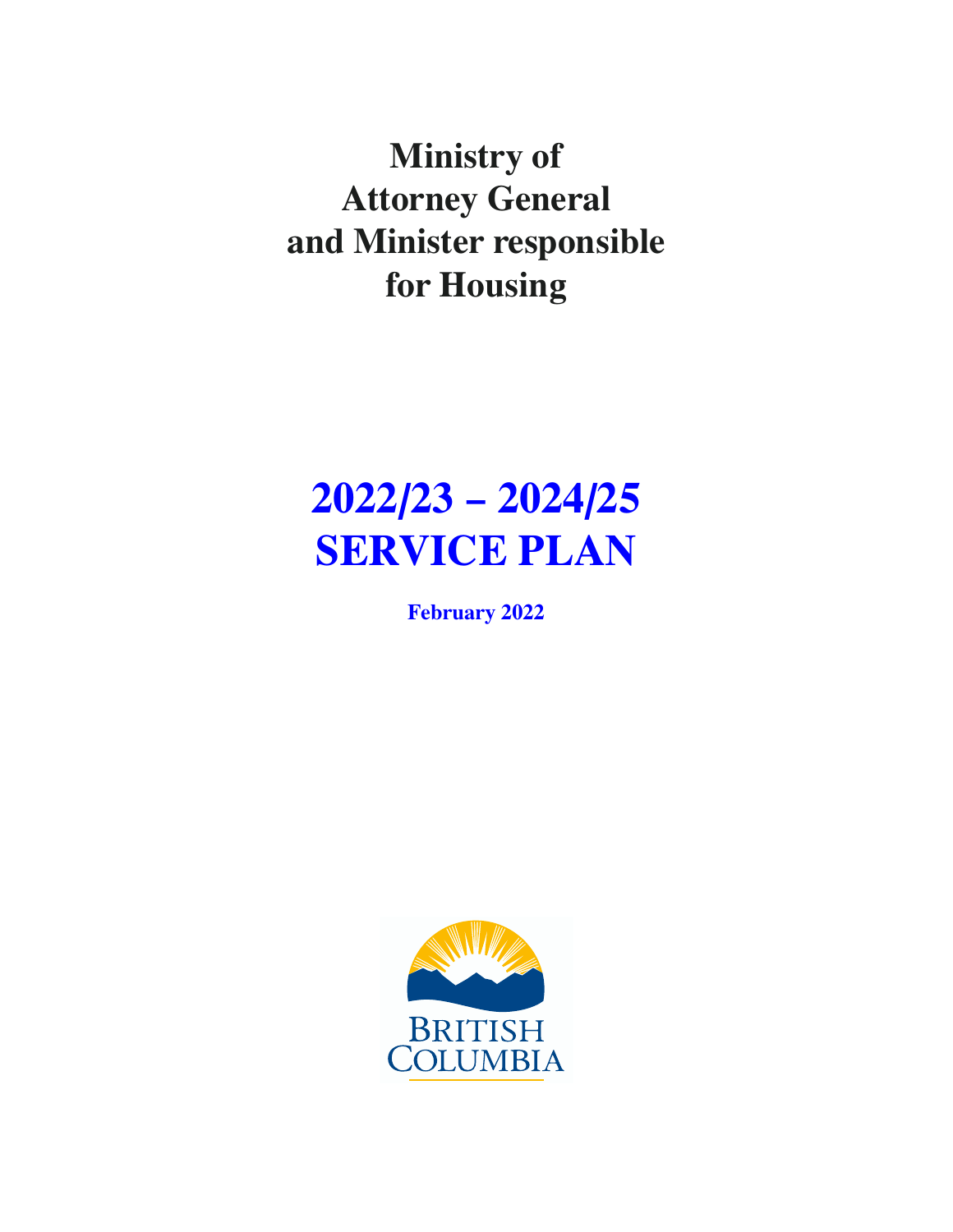For more information on the Ministry of Attorney General and Minister Responsible for Housing contact:

> **Ministry of Attorney General and Minister Responsible for Housing**  PO BOX 9044 STN PROV GOVT VICTORIA, B.C. V8W 9E2

> > 1-800-663-7867

Or visit our website at [Ministry of Attorney General and Minister Responsible for Housing](https://www2.gov.bc.ca/gov/content/governments/organizational-structure/ministries-organizations/ministries/justice-attorney-general)

Published by the Ministry of Attorney General and Minister Responsible for Housing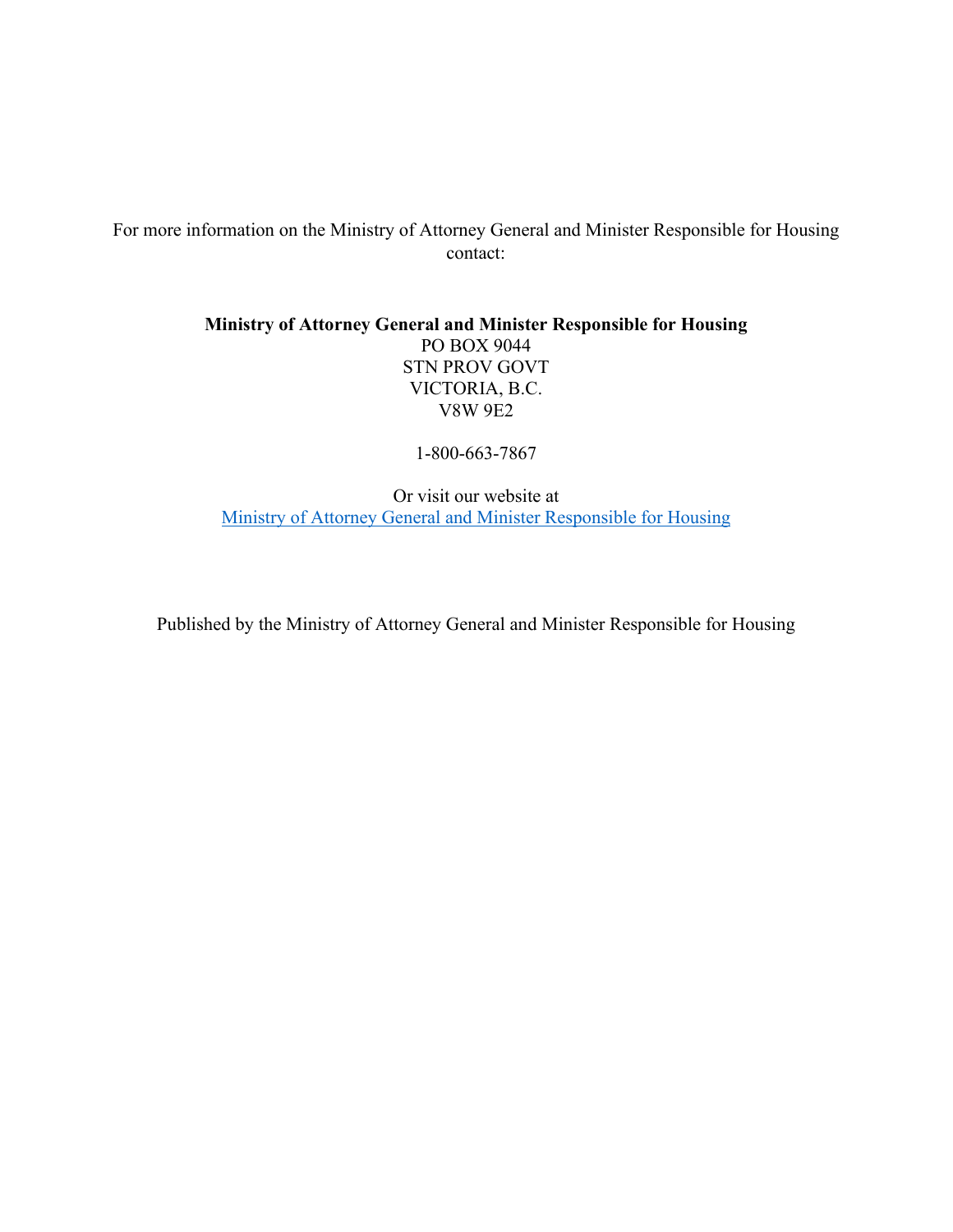# <span id="page-2-0"></span>**Minister's Accountability Statement**



The *Ministry of Attorney General and Minister Responsible for Housing 2022/23 – 2024/25 Service Plan* was prepared under my direction in accordance with the *Budget Transparency and Accountability Act*. I am accountable for the basis on which the plan has been prepared.

Honourable David Eby, QC Ministry of Attorney General and Minister Responsible for Housing February 11, 2022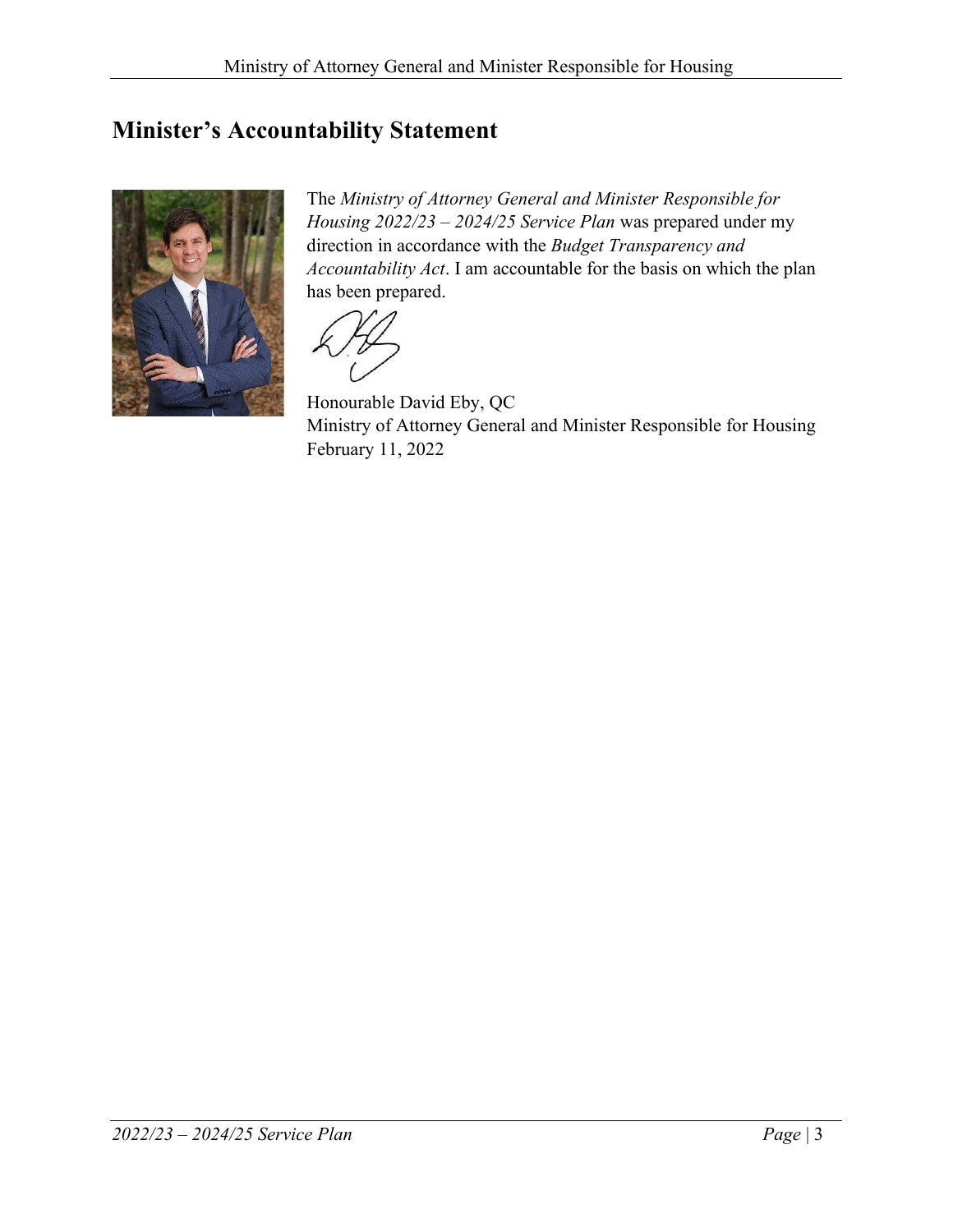# **Table of Contents**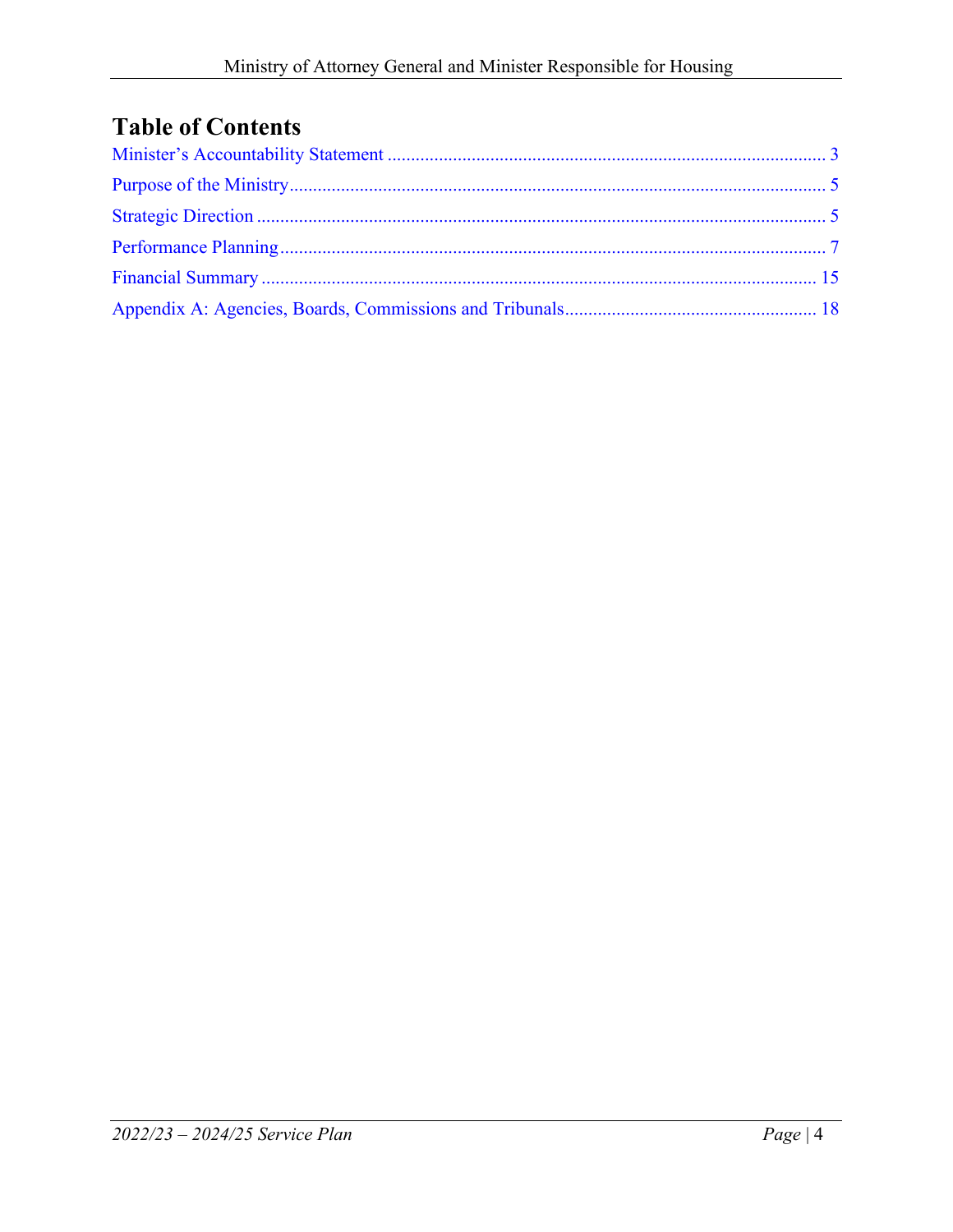# <span id="page-4-0"></span>**Purpose of the Ministry**

The Ministry of Attorney General and Minister Responsible for Housing works in partnership with the Ministry of Public Safety and Solicitor General to advance a shared vision of a safe, secure, just and resilient British Columbia. The Ministry works to keep communities safe and provide certainty, proportionality and, above all, fairness when dealing with criminal, civil and family law matters and to protect people, especially those who are most vulnerable. The Ministry, while dealing with these matters, is focused on promoting confidence in the integrity of the sector and ensuring continued public participation and support.

The Ministry is responsible for legal services including sheriff and court administration services, legal aid, prosecution services, administrative tribunals, civil and family justice services, protection and promotion of human rights, and providing legal advice to Government. It is also responsible for providing British Columbians access to more affordable, safe and appropriate housing through policy and programs, technical codes and standards, and services for landlords and tenants, as well as promoting multi-culturalism and leading anti-racism initiatives through the Parliamentary Secretary for Anti-Racism Initiatives.<sup>[1](#page-4-2)</sup>

# <span id="page-4-1"></span>**Strategic Direction**

In 2022/2023, the Government of British Columbia will continue its whole-of-government response to the COVID-19 pandemic with a focus on protecting the health, social and economic well-being of British Columbians. Building on our economic, environmental, and social strengths while looking to seize opportunities to improve outcomes for all British Columbians will be an important aspect of each ministry's work as we respond to COVID-19 and recover from devastating floods and wildfires. The policies, programs and projects developed over the course of this service plan period will align with the five foundational principles established by Government in 2020: putting people first; working toward lasting and meaningful reconciliation; supporting equity and anti-racism; ensuring a better future through fighting climate change and meeting our greenhouse gas reduction targets; and supporting a strong, sustainable economy that works for everyone.

B.C.'s economy has rebounded from the impacts of the COVID-19 pandemic that began in 2020, despite significant pandemic variant and climate-related events. A strong health response, high vaccination rates, increased infrastructure investments and supports for British Columbians struggling through the pandemic has helped the province rebound. While the recovery has broadened over the past year, it remains uneven with sectors like tourism, hospitality and live recreation events not fully recovered. The path of the ongoing economic recovery in B.C. and its trading partners remains highly uncertain. However, rebuild efforts from the November 2021 floods are expected to provide some support to economic activity in the province. The Economic Forecast Council (EFC) estimates that B.C. real GDP expanded by 5.1 per cent in 2021 and expects growth of 4.2 per cent in 2022 and 2.7 per cent in 2023. Meanwhile for Canada, the EFC

<span id="page-4-2"></span> $<sup>1</sup>$  The Attorney General and Minister Responsible for Housing is also responsible for a number of agencies, boards,</sup> commissions and tribunals (see Appendix A).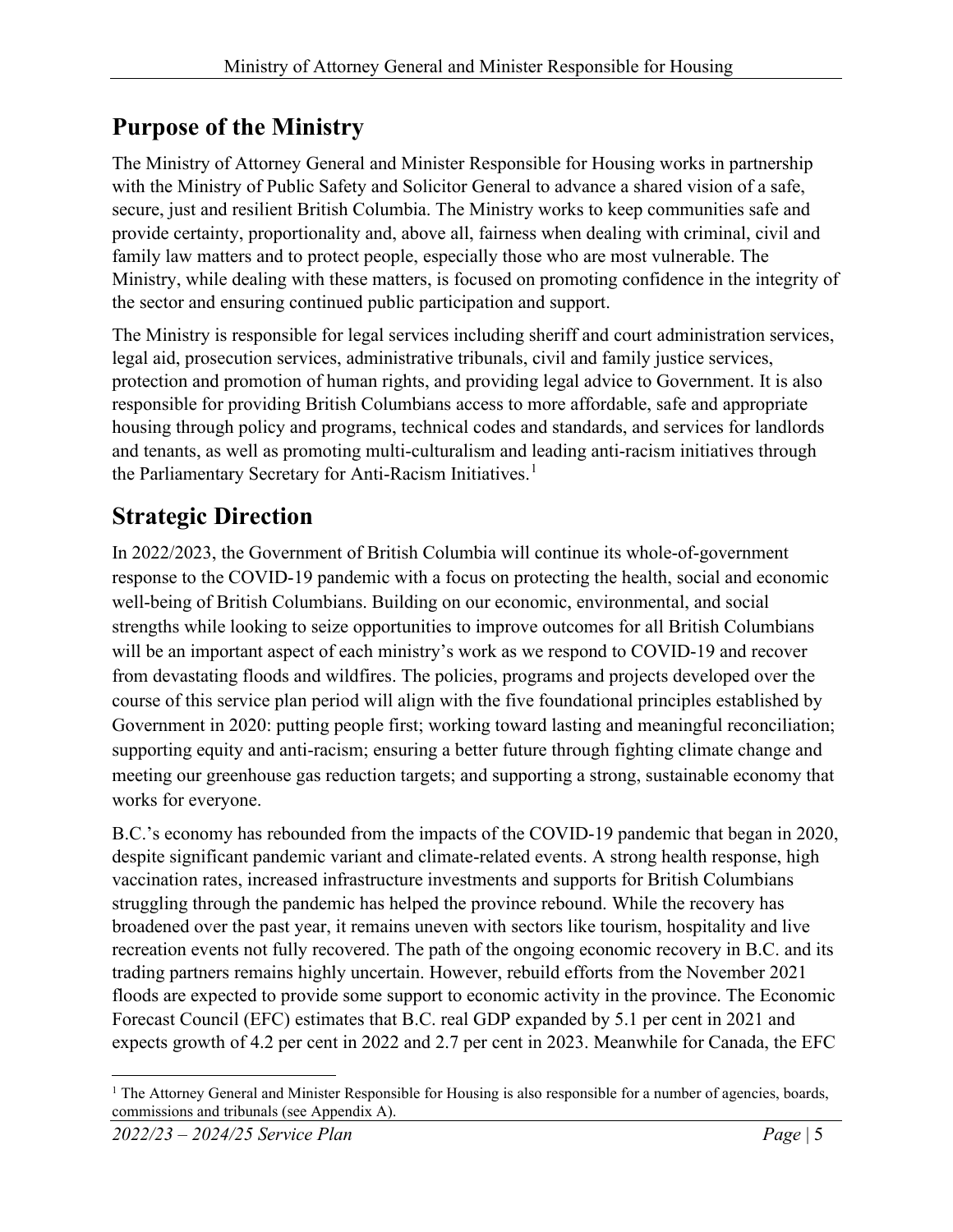projects national real GDP growth of 4.1 per cent in 2022 and 2.8 per cent in 2023, following an estimated gain of 4.7 per cent in 2021. As such, B.C.'s economic growth is expected to be broadly in line with the national average in the coming years. The pandemic has increased risks to B.C.'s economic outlook, such as the emergence of further variants of concern, inflationary supply chain disruptions, extended travel restrictions, and the continued impact of the slower recovery in some sectors of the B.C. economy. Further risks include ongoing uncertainty regarding global trade policies, and lower commodity prices.

This 2022/23 service plan outlines how the Ministry of Attorney General and Minister Responsible for Housing will support the government's priorities including the foundational principles listed above and selected action items identified in the [Minister's Mandate Letter](https://www2.gov.bc.ca/assets/gov/government/ministries-organizations/premier-cabinet-mlas/minister-letter/eby_mandate_2020_jan.pdf) and the [Parliamentary Secretary for Anti-Racism Initiatives' Mandate Letter.](https://www2.gov.bc.ca/assets/gov/government/ministries-organizations/premier-cabinet-mlas/minister-letter/singh_mandate_2020_jan.pdf)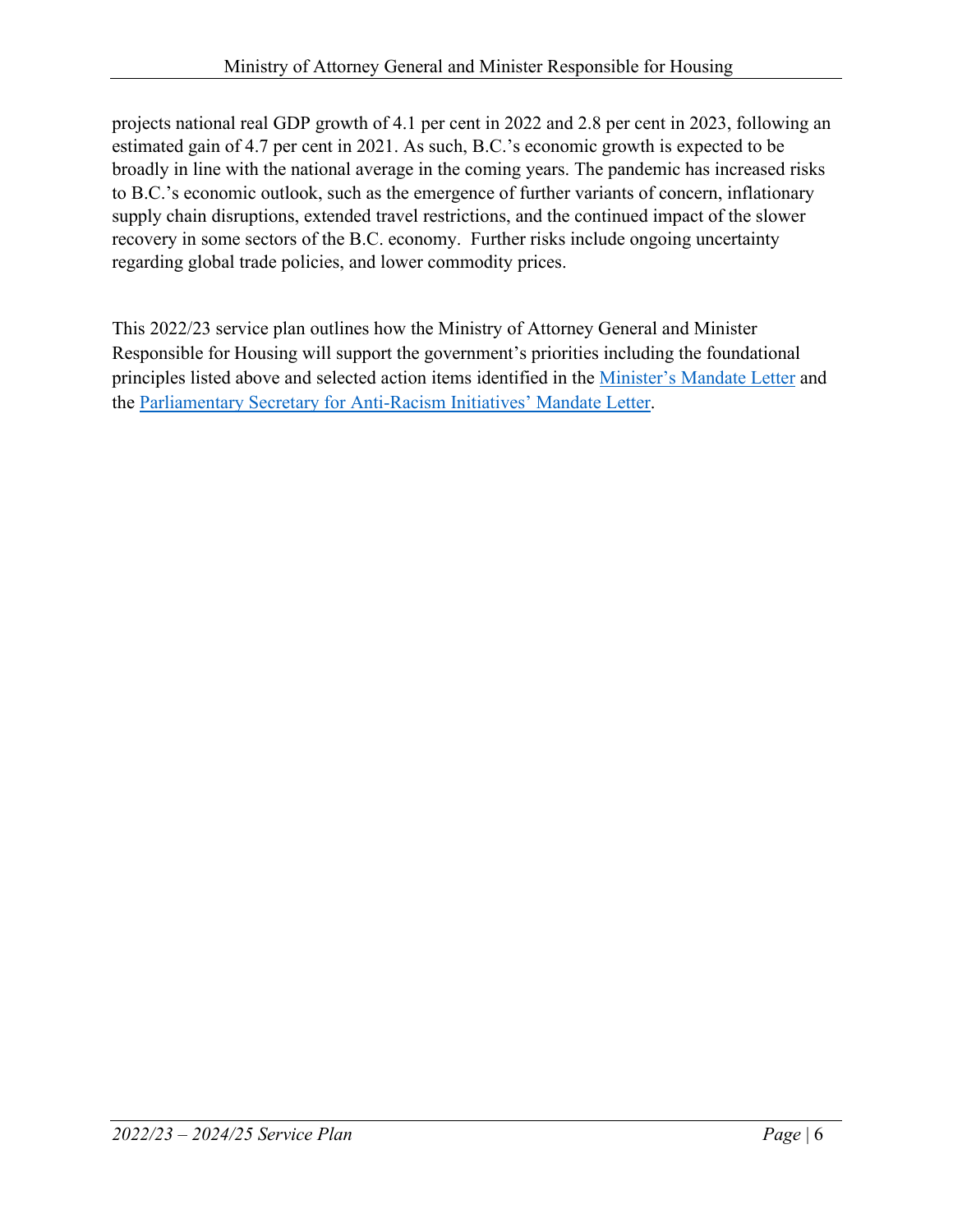# <span id="page-6-0"></span>**Performance Planning**

### **Goal 1: The justice sector in British Columbia is fair**

Fairness in the justice and public safety sector is bolstered by improving the public's access to justice, including affordable, effective and lasting resolution to civil and family disputes, as well as criminal legal proceedings. A fair justice system protects the public, including the disadvantaged and victims of crime.

#### **Objective 1.1: Increased access to justice**

### **Key Strategies**

- Support the integrated network of independent community legal clinics to provide a range of specialized legal services
- Continue to advance the Courthouse Capital Asset Management Plan, including courthouse replacement and renovations
- In response to changes brought about by COVID-19, complete a Justice Recovery Initiative to ensure continual operation of the justice system during and after the pandemic, enhance the delivery of justice services, and improve access to justice for British Columbians over the long term
- Enhance efforts to modernize the courts and justice system, including changes to legislation and policy, and align with the [Justice and Public Safety Sector Digital Strategy](https://www2.gov.bc.ca/assets/gov/british-columbians-our-governments/initiatives-plans-strategies/justice/digital-strategy.pdf)

| <b>Performance Measure</b>                                      | 2019/20         | 2021/22  | 2022/23       | 2023/24       | 2024/25       |
|-----------------------------------------------------------------|-----------------|----------|---------------|---------------|---------------|
|                                                                 | <b>Baseline</b> | Forecast | <b>Target</b> | <b>Target</b> | <b>Target</b> |
| 1.1 Number of substantive client<br>service activities provided | 53,167          | 42,527   | 43.312        | 48.815        | 54,319        |

Data source: Family Justice Services Division (FJSD), Ministry of Attorney General.

Note: The activity level in 2020/21 had been impacted by COVID-19 restrictions and requirements and return to normal activity levels are projected to occur over the FY22 to FY24 period. The performance measure covers all FJSD substantive client service activities (such as interviews, assessment of issues and needs, mediation services, children in mediation services, and activities to produce reports for the court pursuant to s.211 of the *Family Law Act* such as home visits and observations of a child). This performance measure does not include administrative activities such as booking appointments, short phone calls, and written or email correspondence.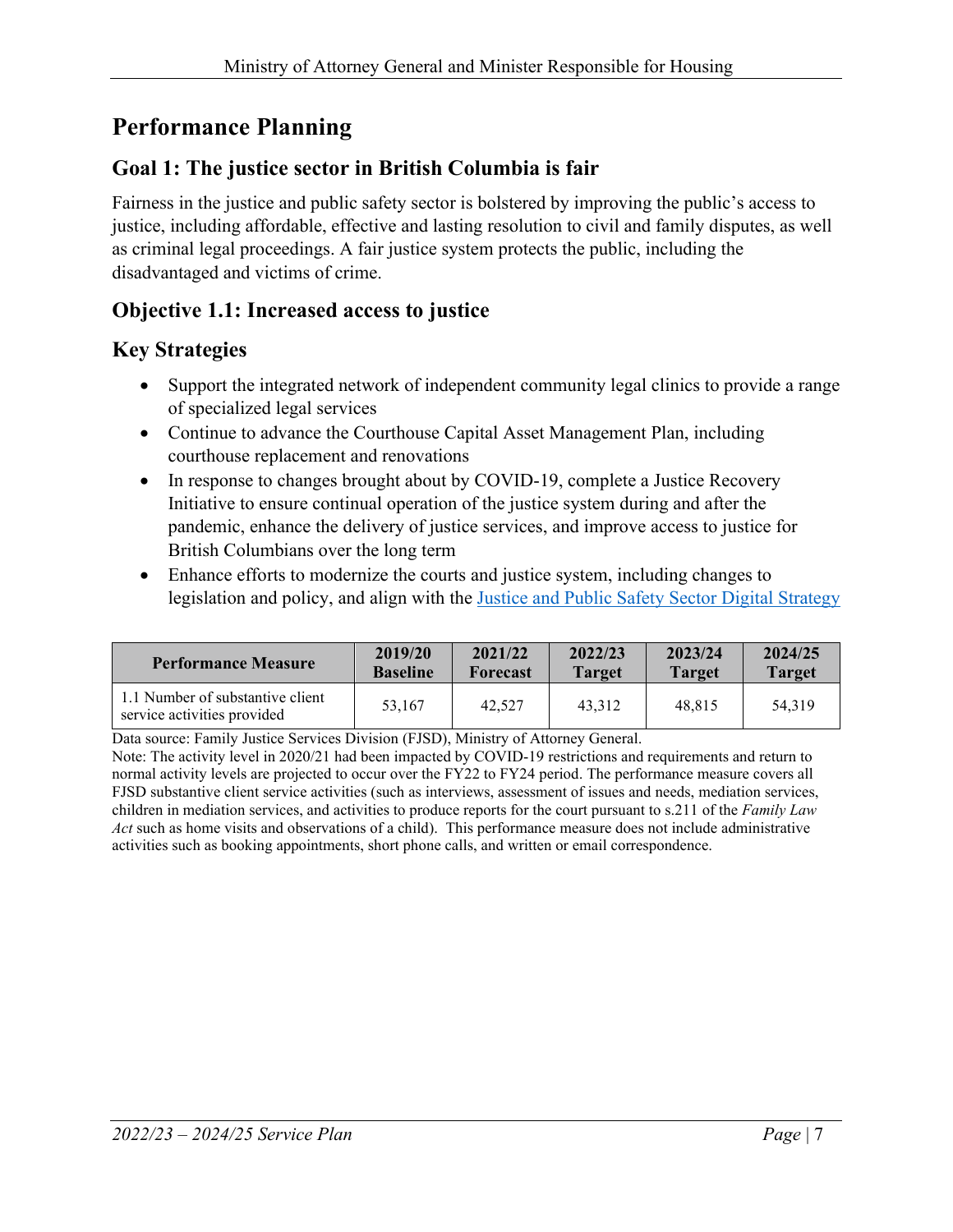#### **Linking Performance Measure to Objective**

The Ministry delivers services that promote the timely and just resolution of family disputes arising from separation and divorce in a manner consistent with the best interests of children. The Ministry also provides assistance with other civil (non-family) issues. These services improve access to justice by providing parties with opportunities to resolve some or all of their issues before they engage in a court-based adversarial process. Activities include interviews to determine issues, assessment of family circumstances and screening for violence, mediation services, children in mediation services, Parenting After Separation courses, self help resource room assistance and activities to produce reports for the court pursuant to s.211 of the *Family Law Act* such as home visits and observations of a child.

#### **Discussion**

Targets for 2022/23 and onwards have been reduced in large part due to changed assumptions about the timing of return to in-person services, particularly for the Self-Help Resources Rooms. When re-opened for in-person services, we expect that the number of walk-in clients will take some time to return to pre-pandemic levels as people continue to be cautious about resuming increased interpersonal interactions.

# **Objective 1.2: Improved outcomes for Indigenous people through strengthened partnerships with Indigenous leadership and communities**

## **Key Strategies**

- In partnership with the Ministry of Public Safety and Solicitor General, the Federal Government and Indigenous communities, work with the BC First Nations Justice Council to advance the BC First Nations Justice Strategy, and work with the Métis Nation BC Justice Council to develop, endorse and advance the Métis Justice Strategy
- Improve access to culturally appropriate justice services, including expanding the network of Indigenous Justice Centres across the province
- Reduce Indigenous over-representation in the criminal justice system through ongoing policy review and changes, educating employees, expansion of Indigenous courts, and outreach and partnerships with Indigenous communities
- Support Government to deliver the action plan required under the *Declaration on the Rights of Indigenous Peoples Act* to build strong relationships based on recognition and implementation of the inherent rights of Indigenous peoples protected in Canada's constitution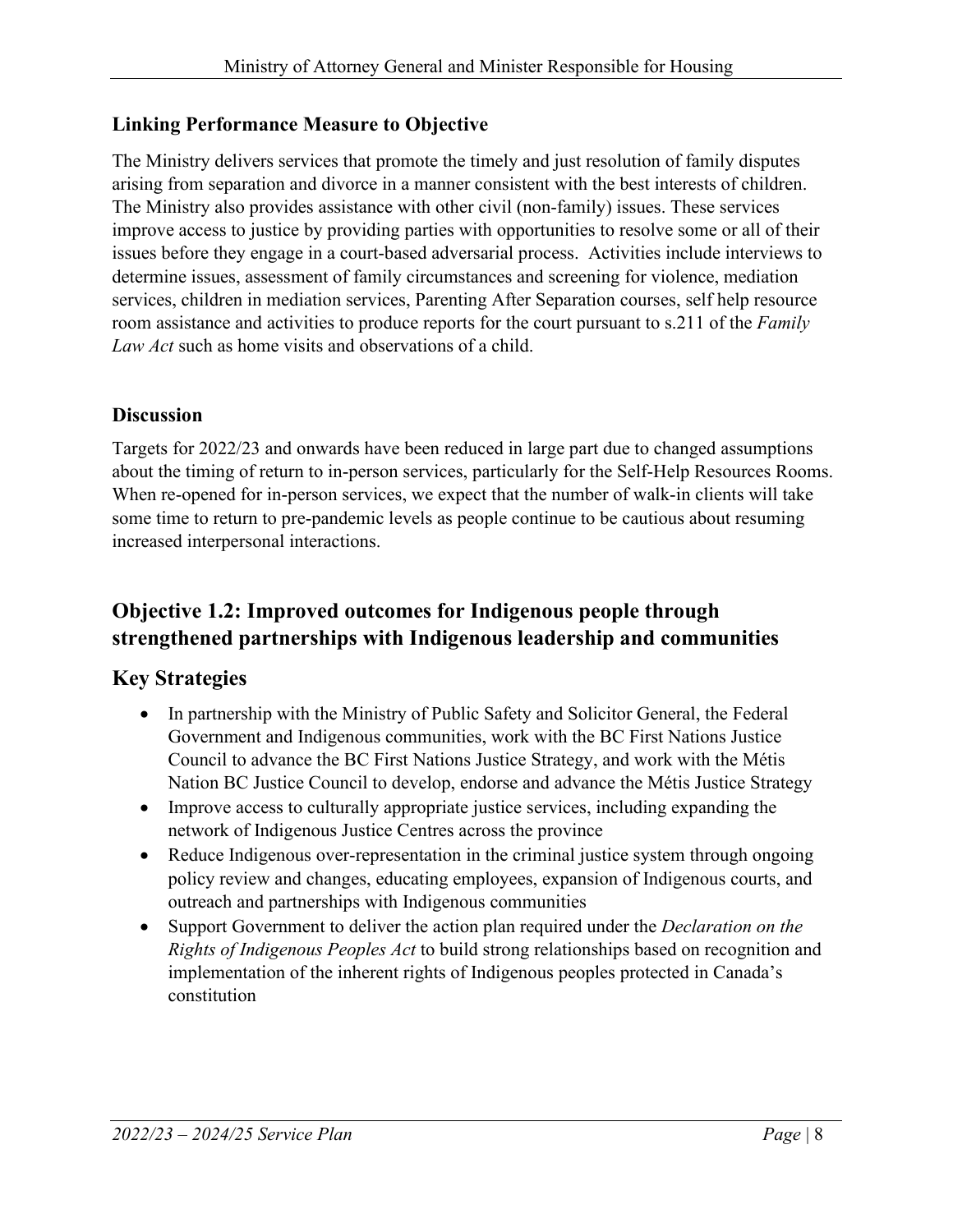| <b>Performance Measure(s)</b>                                                               | 2020/21         | 2021/22  | 2022/23       | 2023/24       | 2024/25       |
|---------------------------------------------------------------------------------------------|-----------------|----------|---------------|---------------|---------------|
|                                                                                             | <b>Baseline</b> | Forecast | <b>Target</b> | <b>Target</b> | <b>Target</b> |
| 1.2 Number of Indigenous clients<br>supported at Indigenous Justice<br>Centres <sup>1</sup> | 254             | 380      | 455           | 655           | 655           |

Data source: BC First Nations Justice Council data from Indigenous Justice Centres (IJCs) in Prince George, Prince Rupert and Nicola Valley/Merritt. 1

<sup>1</sup>BC First Nations Justice Council. 2020/21 based on 3 IJCs. 2021/22 includes additional clientele from the opening of the Virtual IJC (VIJC) in October 2021 (6 months of data). 2022/23 includes a full year of operation for the VIJC and 2023/24 and 2024/25 include additional clientele from 2 new IJCs.

#### **Linking Performance Measure to Objective**

In 2019/20 three Indigenous Justice Centres were established and opened in Prince George, Prince Rupert and Merritt. While each centre offers unique supports tailored to the local Indigenous community, individuals are able to access a number of services, including legal advice and representation for criminal and child protection matters; advocacy and support in dealing with agencies such as the police and the Ministry of Children and Family Development; referrals to relevant agencies and services such as counselling or employment support; information towards better transitions from jail and integration into the community; and restorative justice options to better support and address the needs of those impacted by a crime.

This measure reflects Government's work with Indigenous leadership and communities to increase access to justice for Indigenous peoples through delivery of local and culturally relevant services. These centres are part of a broader First Nations Justice Strategy that was launched in March 2020. This strategy was created in consultation with First Nations communities throughout B.C and reflects their vision and priorities to transform B.C.'s justice system.

## **Goal 2: Safe, affordable and appropriate housing for all British Columbians**

Ensuring British Columbians have access to safe, affordable, and appropriate housing is a key priority for the Ministry.

### **Objective 2.1: Reduce homelessness through permanent housing and services in partnership with provincial ministries, agencies and local governments**

## **Key Strategies**

• Take immediate action to support communities in responding to encampments by working closely with our partners to provide life and safety supports, outreach services, as well as shelter and housing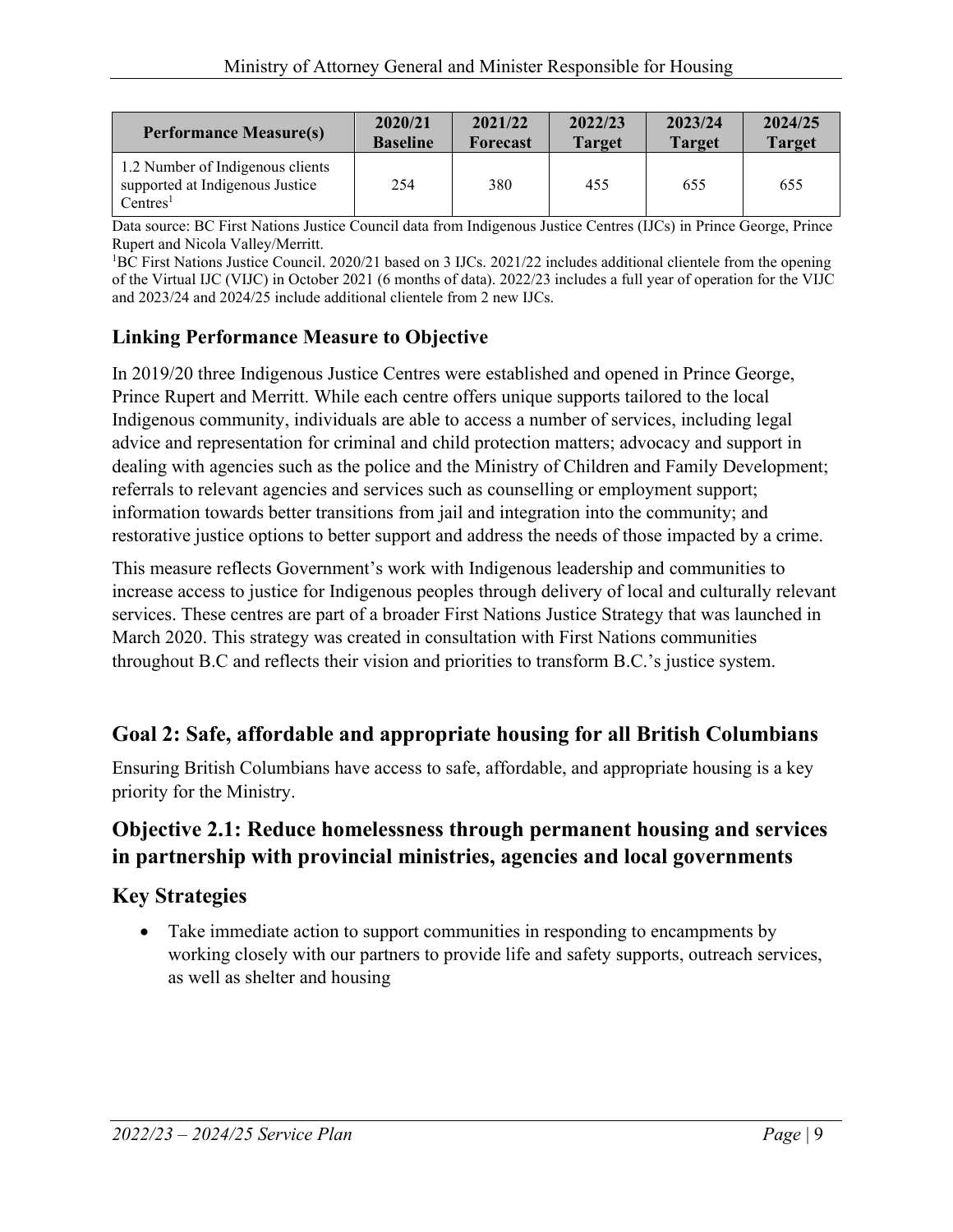- Lead government's efforts to address homelessness by implementing a homelessness strategy including the development and implementation of a scattered-site model<sup>[2](#page-9-0)</sup> of housing with wrap around supports
- Support the work of the Ministry of Mental Health and Addictions to provide an increased level of support – including more access to nurses and psychiatrists – for B.C.'s most vulnerable who need more intensive care for mental health and addictions than supportive housing provides
- Support collaboration and Indigenous-led development of actions to address the specific needs of Indigenous people in urban and rural communities, both on and off-reserve
- Support efforts of local governments and non-profits to address homelessness and support vulnerable people at the community level

#### **Performance Measure: Reduce the number of people experiencing homelessness in B.C.**

This new performance measure is in development as part of the forthcoming Homelessness Strategy to be released in 2022/23.

#### **Linking Performance Measure to Objective**

The Province will launch its comprehensive and mandated Homelessness Strategy in 2022/23, which will include new data to measure homelessness as well as an Evaluation Framework to measure the impacts of the Strategy actions. Through this Strategy and Evaluation Framework, government will be able to establish a baseline and track progress on reducing homelessness across the Province. There are numerous factors outside of the ministry's control that influence rates of homelessness, however, the Evaluation Framework aims to track progress of multiple ministry plans included under the Homelessness Strategy.

#### **Discussion**

These performance measures will be adjusted to reflect the release of the Homelessness Strategy in 2022/23. The Strategy will provide a new baseline and metrics to measure impact through an Evaluation Framework.

<span id="page-9-0"></span><sup>&</sup>lt;sup>2</sup> Scattered-site supportive housing programs assist individuals experiencing – or at risk of experiencing – homelessness in transitioning from the streets, shelters or inadequate housing to long-term housing in the community through the use of rent supplements and the provision of a range of supports to meet their needs.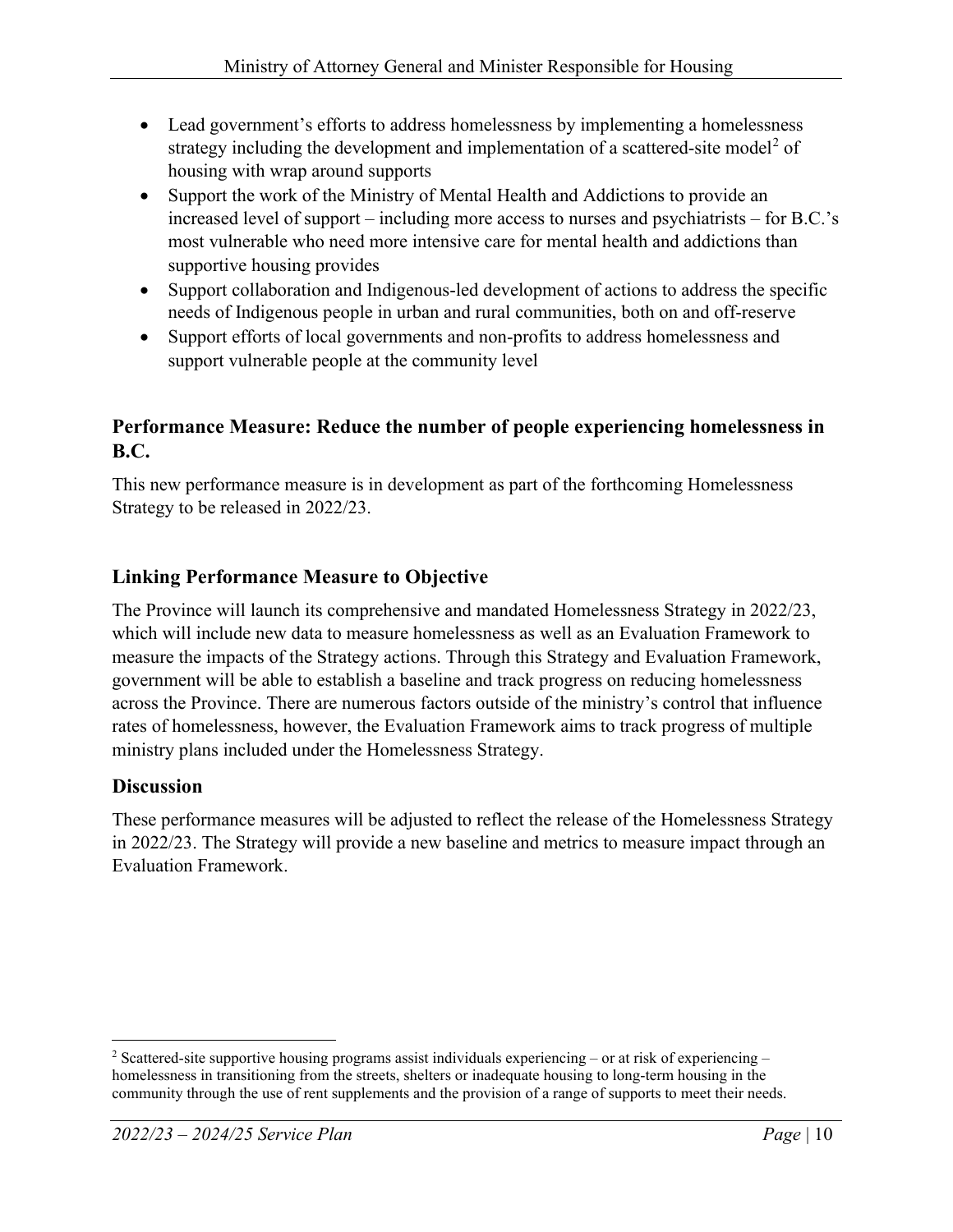# **Objective 2.2: Increased security of tenure and supply of affordable market rental, non-profit, co-op, student and supported housing, and improved options for middle-income British Columbians to experience homeownership**

# **Key Strategies**

- Continue to implement the recommendations of the Rental Housing Task Force
- Deliver government's 10-year housing plan, [Homes for B.C.](https://www.bcbudget.gov.bc.ca/2018/homesbc/2018_homes_for_bc.pdf), and the affordable housing it's bringing to tens of thousands of British Columbians, including working in partnership to create 114,000 affordable homes
- Deliver more affordable housing through [HousingHub](https://www.bchousing.org/housinghub) partnerships by providing additional low-interest loans; expanding partnerships with non-profit and co-op housing providers to acquire and preserve existing rental housing; and tasking the Hub with identifying new pathways to home ownership or other equity-building programs
- Support the work of the Ministry of Indigenous Relations and Reconciliation to bring the federal government to the table to match British Columbia's funding to build muchneeded housing for Indigenous peoples both on and off reserve
- Support the Ministry of Municipal Affairs to bring down the costs of housing for people by streamlining and modernizing development permitting and approvals

| <b>Performance Measure(s)</b>                                                                                                                                                 | 2018/19         | 2021/22         | 2022/23       | 2023/24       | 2024/25       |
|-------------------------------------------------------------------------------------------------------------------------------------------------------------------------------|-----------------|-----------------|---------------|---------------|---------------|
|                                                                                                                                                                               | <b>Baseline</b> | <b>Forecast</b> | <b>Target</b> | <b>Target</b> | <b>Target</b> |
| 2.2 Number of affordable and<br>supportive housing units completed<br>by BC Housing including<br>affordable rental and social housing<br>(including Housing Hub) <sub>1</sub> | 4,180           | 4,500           | 3,000         | 3,000         | 3,000         |

Data source: BC Housing

1 Supportive Housing Fund, Women's Transition Housing Fund, Homelessness Action Plan, Provincial Investment in Affordable Housing, Community Partnership Initiatives, Housing Endowment Fund, Housing Priority Initiatives, Investment in Affordable Housing, Provincial Rental Supply Affordable Home Ownership Program and other provincial programs.

# **Linking Performance Measure to Objective**

These measures describe Government's contribution towards creating and facilitating more affordable housing through provincial programs. Creating more affordable housing increases housing options for British Columbians who need it most.

# **Discussion**

This measure identifies the number of affordable and supportive housing units completed and ready for occupancy by residents, including units created through Building BC and HousingHub programs. Targets are based on the completion of new units created through acquisition or new construction. The targets for completed units are the funded units that represent incremental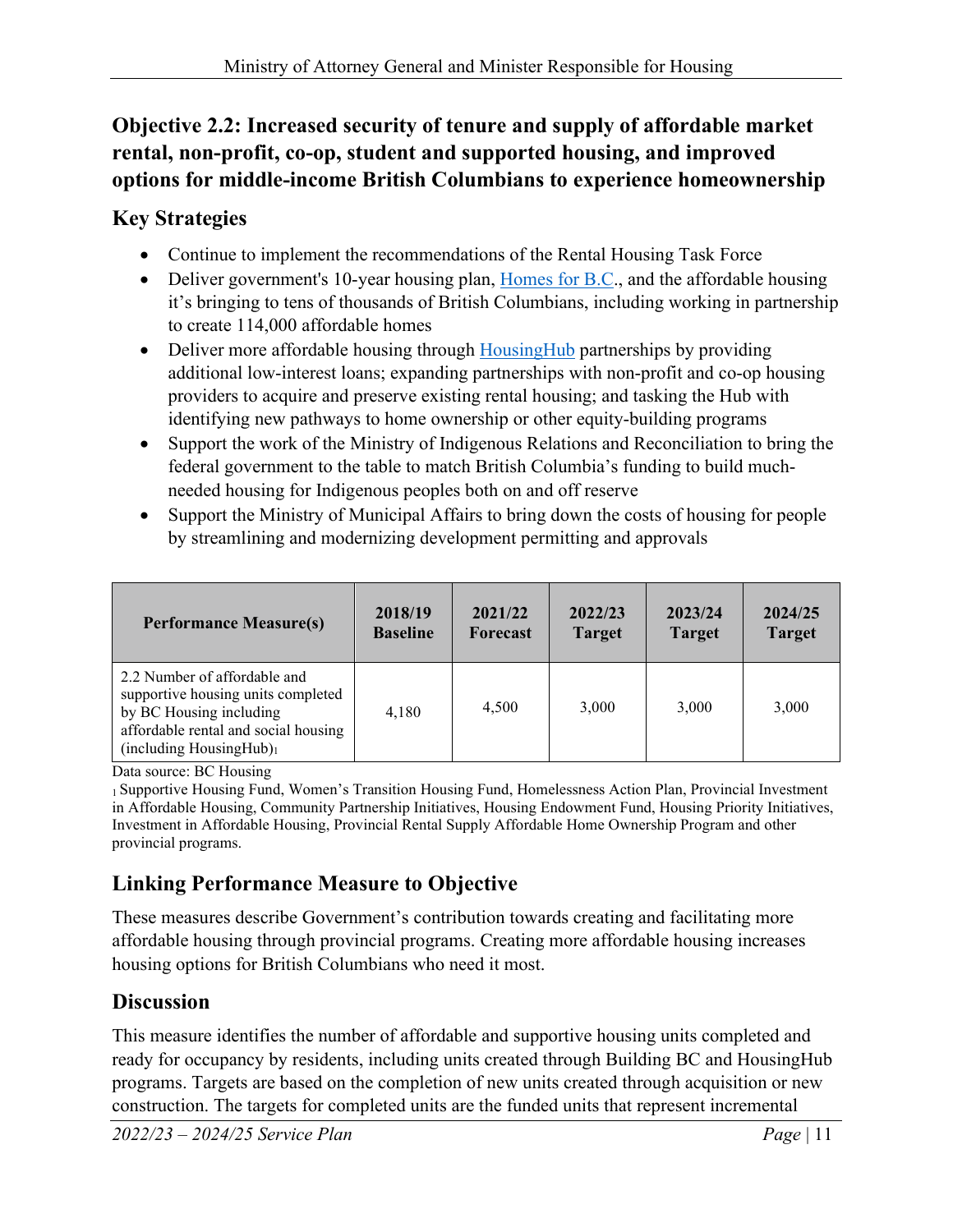progress toward building affordable housing. Targets for 2022/23 and 2023/24 were reviewed and adjusted based on project progress. Reporting of this measure in the 2022/23 Annual Service Plan Report will include the number of homes meeting a range of criteria indicating better outcomes for residents and related to the goal description. Reporting can include information about affordability, unit accessibility, Indigenous housing, unit-type mix, and homes designed to meet energy sustainability and resiliency targets in BC Housing's Design Guidelines and Construction Standards.

#### **Objective 2.3: Enhanced safety, occupant health and accessibility, and sustainability of the built environment**

### **Key Strategies**

- Enable installation of electric vehicle charging infrastructure in more strata and apartments
- Lead work on the next iteration of the BC Building Code, including changes that will make new buildings more accessible for all people
- Establish regulations under the Building Act and Fire Services Act, including the BC Building, Plumbing and Fire Codes (BC Codes)
- Support CleanBC by developing a regulatory framework for existing buildings to complement highest efficiency equipment standards, enabling local government to set carbon pollution standards for new buildings, and transitioning the voluntary BC Energy Step Code to a regulated code requirement by 2022
- Collaborate with partners to establish and support effective governance for buildings and technical systems
- Reduce and eliminate technical variations between BC Codes and model National Codes to help decrease construction costs and reduce barriers to manufacturing, operation, inspection, education and timing

| <b>Performance Measure(s)</b>                                                                                          | 2019/20         | 2021/22  | 2022/23                                                                       | 2023/24                                                                       | 2024/25                                                                       |
|------------------------------------------------------------------------------------------------------------------------|-----------------|----------|-------------------------------------------------------------------------------|-------------------------------------------------------------------------------|-------------------------------------------------------------------------------|
|                                                                                                                        | <b>Baseline</b> | Forecast | <b>Target</b>                                                                 | <b>Target</b>                                                                 | <b>Target</b>                                                                 |
| 2.3 CleanBC: Number of<br>local governments referencing<br>the Energy Step Code in bylaws<br>and policies <sup>1</sup> | 38              | 59       | To be revisited<br>following<br>implementation<br>of regulatory<br>amendments | To be revisited<br>following<br>implementation<br>of regulatory<br>amendments | To be revisited<br>following<br>implementation<br>of regulatory<br>amendments |

Data source: Ministry of Attorney General and the Minister Responsible for Housing in cooperation with the Energy Step Code Council and member local governments representing the Union of BC Municipalities and the Planning Institute of British Columbia.

<sup>1</sup> Excludes City of Vancouver, as it is not regulated under the *Building Act*.

# **Linking Performance Measure to Objective**

The construction of more energy efficient buildings designed to better address and reduce greenhouse gas emissions in communities help meet climate action commitments and enhance sustainability of the built environment.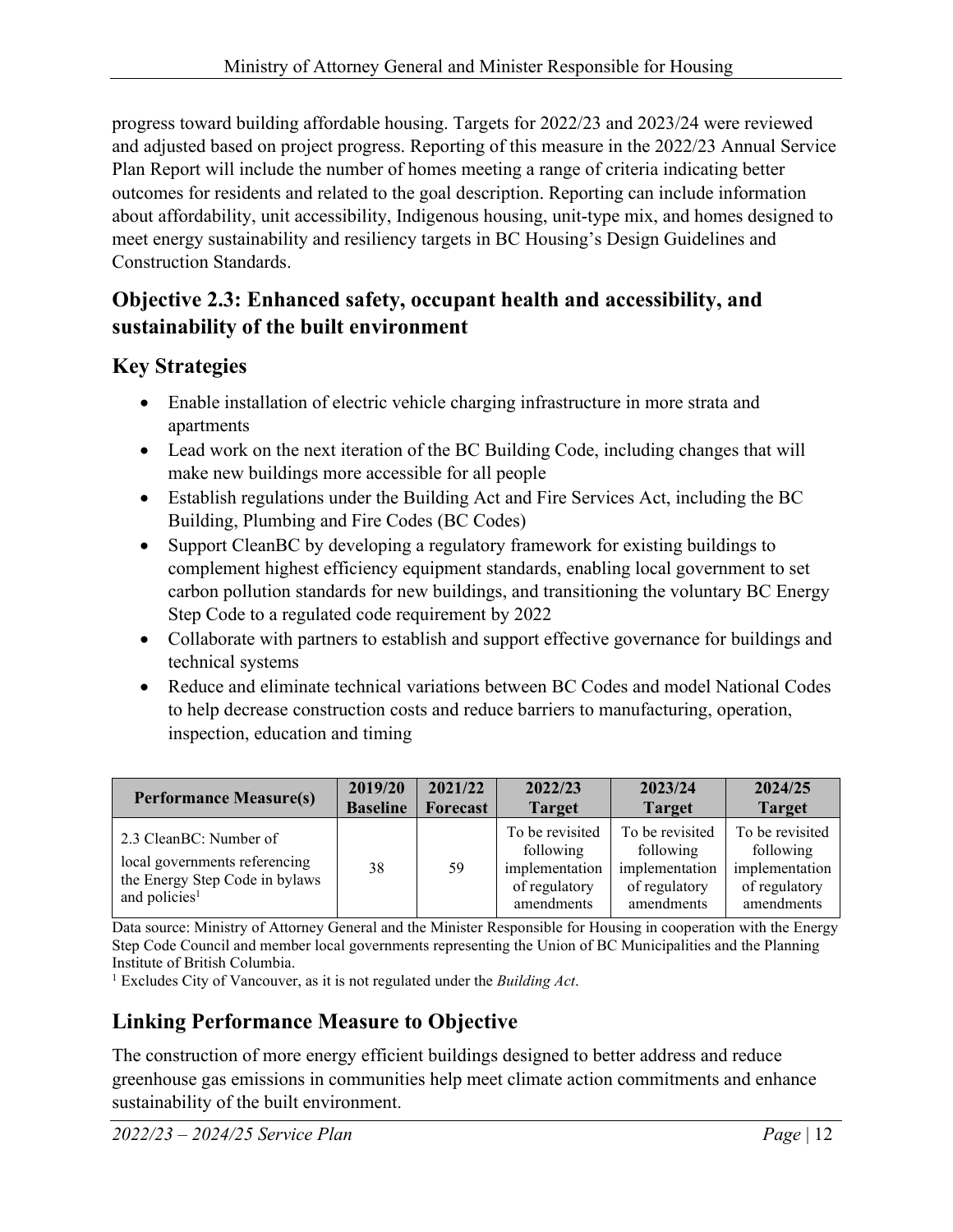In 2022, the British Columbia Building Code will require higher levels of energy efficiency for all new buildings, matching or exceeding local government requirements under the Energy Step Code and changing the number of local governments voluntarily adopting standards more stringent than the BC Building Code.

Development of regulatory amendments related to this and the introduction of carbon standards for new buildings is ongoing. Revisiting performance measures once the regulatory schemes supporting these changes are in place will allow the Ministry to craft meaningful measures based on final policy design.

### **Goal 3: B.C.'s Communities and institutions are free from racism**

Advancing equity and social justice is the cornerstone of new strategies to combat racism, reduce systemic barriers, and build understanding and respect for one another across British Columbia's diverse society.

### **Objective 3.1: Champion anti-racism across government, address systemic discrimination, and support communities to respond to public incidents of racism and hate**

#### **Key Strategies**

- Work to introduce a new Anti-Racism Act that better serves everyone in BC
- Work to reduce systemic discrimination and pave the way for race-based data collection essential to modernizing sectors like policing, health care and education
- Engage communities through the [Resilience BC Anti-Racism Network](https://www2.gov.bc.ca/gov/content/governments/multiculturalism-anti-racism/anti-racism/resiliencebc) and related initiatives to provide them with information, supports and training they need to respond to, and prevent future incidents of, racism
- Support communities to build intercultural interaction, trust and understanding, and challenge racism, hate and systemic barriers
- Honour the Japanese-Canadian community by providing lasting recognition of historical wrongs

| <b>Performance Measure(s)</b>                                                                                                                           | <b>2017/18 Baseline</b> | 2021/22<br><b>Forecast</b> | 2022/23<br><b>Target</b> | 2023/24<br><b>Target</b> | 2024/25<br><b>Target</b> |
|---------------------------------------------------------------------------------------------------------------------------------------------------------|-------------------------|----------------------------|--------------------------|--------------------------|--------------------------|
| 3.1 Number of B.C. communities<br>engaged in projects that build<br>intercultural trust and<br>understanding and reduce racism<br>and systemic barriers | 45                      | 50                         | 50                       | 50                       | 50                       |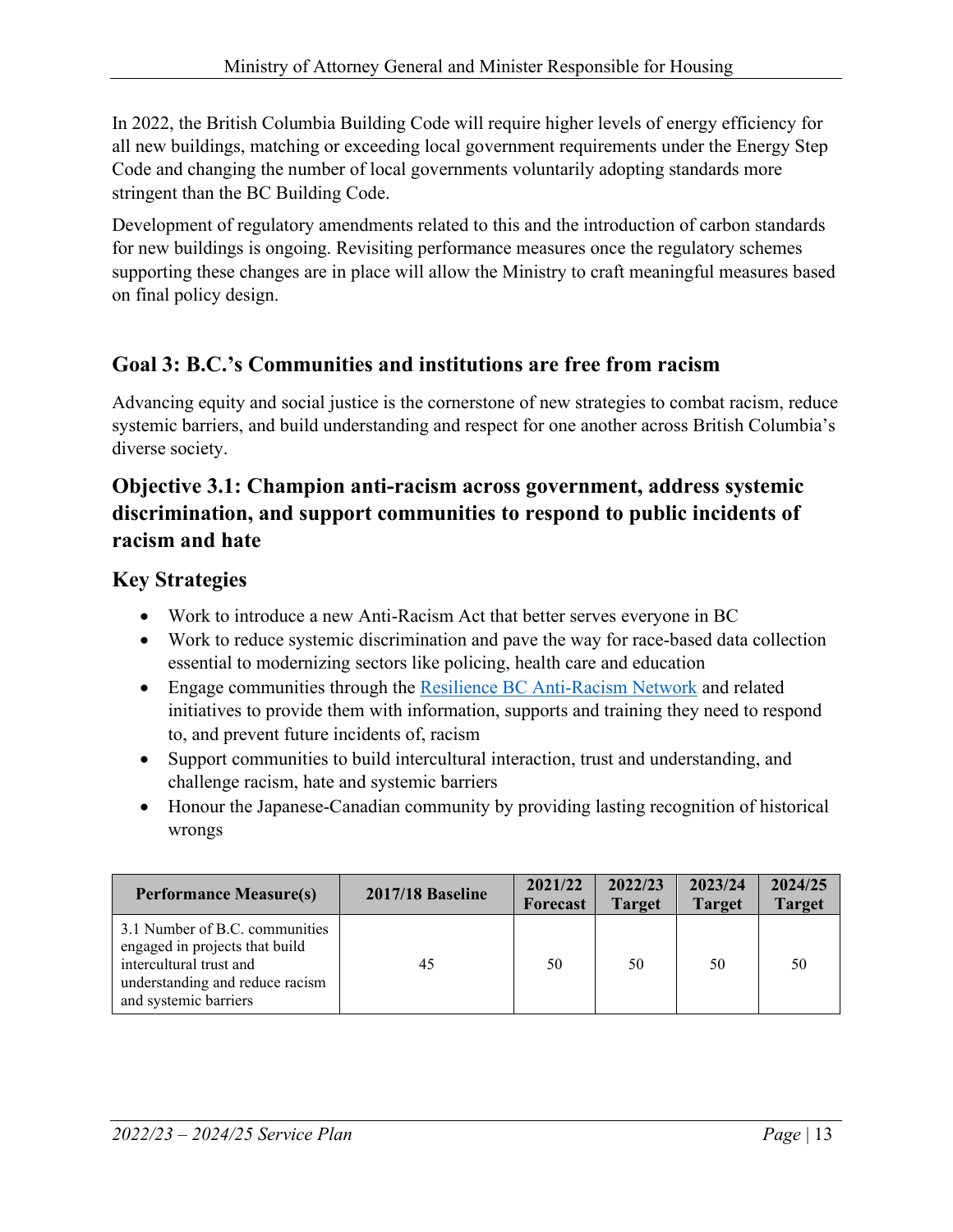#### **Linking Performance Measure to Objective**

This measure reflects provincial support for community-led engagements that work to build intercultural trust and understanding, combat racism and promote diversity and inclusion in B.C. communities.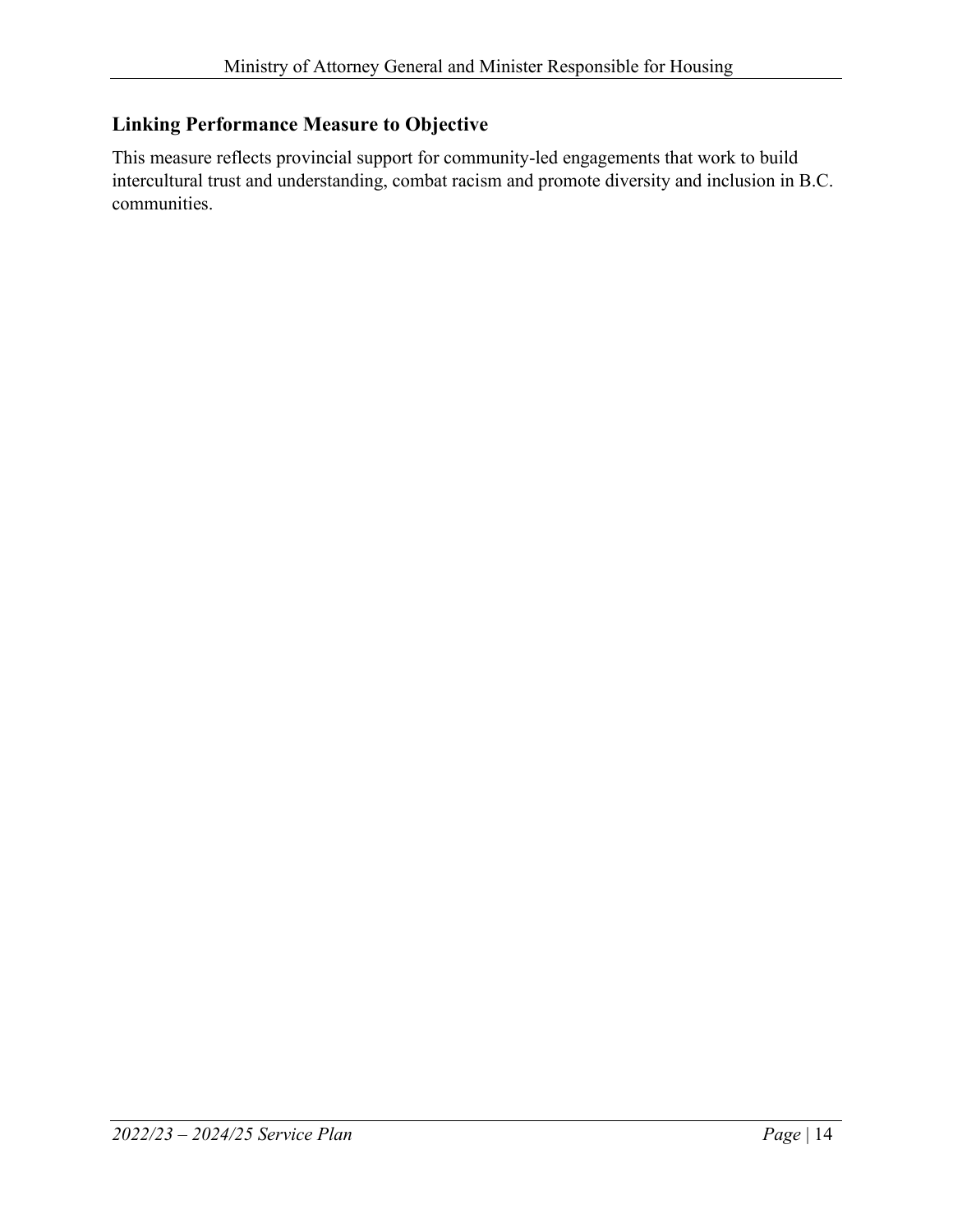# <span id="page-14-0"></span>**Financial Summary**

| <b>Core Business Area</b>                                         | 2021/22<br><b>Restated</b><br>Estimates <sup>1</sup> | 2022/23<br><b>Estimates</b> | 2023/24<br>Plan  | 2024/25<br>Plan  |  |  |  |
|-------------------------------------------------------------------|------------------------------------------------------|-----------------------------|------------------|------------------|--|--|--|
| <b>Operating Expenses (\$000)</b>                                 |                                                      |                             |                  |                  |  |  |  |
| <b>Justice Services</b>                                           | 159,237                                              | 170,576                     | 172,566          | 172,566          |  |  |  |
| <b>Prosecution Services</b>                                       | 159,555                                              | 167,852                     | 168,570          | 168,838          |  |  |  |
| <b>Court Services</b>                                             | 129,131                                              | 135,111                     | 135,421          | 135,424          |  |  |  |
| <b>Legal Services</b>                                             | 32,084                                               | 28,399                      | 28,399           | 28,399           |  |  |  |
| Agencies, Boards, Commissions & other Tribunals                   | 43,746                                               | 43,753                      | 43,753           | 43,753           |  |  |  |
| <b>Multiculturalism and Anti-Racism</b>                           | 1,916                                                | 1,916                       | 1,916            | 1,916            |  |  |  |
| <b>Executive and Support Services</b>                             | 29,232                                               | 33,980                      | 33,773           | 33,775           |  |  |  |
| Judiciary                                                         | 89,547                                               | 92,325                      | 92,174           | 92,174           |  |  |  |
| <b>Crown Proceeding Act</b>                                       | 24,500                                               | 24,500                      | 24,500           | 24,500           |  |  |  |
| <b>Independent Investigations Office</b>                          | 9,093                                                | 9,093                       | 9,093            | 9,093            |  |  |  |
| Housing                                                           | 576,465                                              | 652,791                     | 678,574          | 704,681          |  |  |  |
| <b>Housing Endowment Fund</b>                                     | 12,884                                               | 12,884                      | 12,884           | 12,884           |  |  |  |
| <b>Public Guardian and Trustee</b>                                | $\boldsymbol{0}$                                     | $\boldsymbol{0}$            | $\boldsymbol{0}$ | $\boldsymbol{0}$ |  |  |  |
| <b>Public Inquiry Act</b>                                         | 5,111                                                | 850                         | $\boldsymbol{0}$ | $\mathbf{0}$     |  |  |  |
| <b>Total</b>                                                      | 1,272,501                                            | 1,374,030                   | 1,401,623        | 1,428,003        |  |  |  |
| Ministry Capital Expenditures (Consolidated Revenue Fund) (\$000) |                                                      |                             |                  |                  |  |  |  |
| Agencies, Boards, Commissions & other Tribunals                   | 10                                                   | 10                          | 10               | 10               |  |  |  |
| <b>Executive and Support Services</b>                             | 12,955                                               | 13,944                      | 2,210            | 2,160            |  |  |  |
| <b>Judiciary</b>                                                  | 1,020                                                | 770                         | 770              | 770              |  |  |  |
| <b>Public Guardian and Trustee Operating Account</b>              | 363                                                  | 363                         | 363              | 363              |  |  |  |
| <b>Total</b>                                                      | 14,348                                               | 15,087                      | 3,353            | 3,303            |  |  |  |
| Capital Plan (\$000)                                              |                                                      |                             |                  |                  |  |  |  |
| Housing                                                           | 388,942                                              | 433,225                     | 251,938          | 208,712          |  |  |  |
| <b>Total</b>                                                      | 388,942                                              | 433,225                     | 251,938          | 208,712          |  |  |  |

 $1$  For comparative purposes, amounts shown for 2021/22 have been restated to be consistent with the presentation of the *2022/23 Estimates*.

\* Further information on program funding and vote recoveries is available in the Estimates and Supplement to the Estimates accessible from the [Ministry of Finance's website.](https://www2.gov.bc.ca/gov/content/governments/organizational-structure/ministries-organizations/ministries/finance)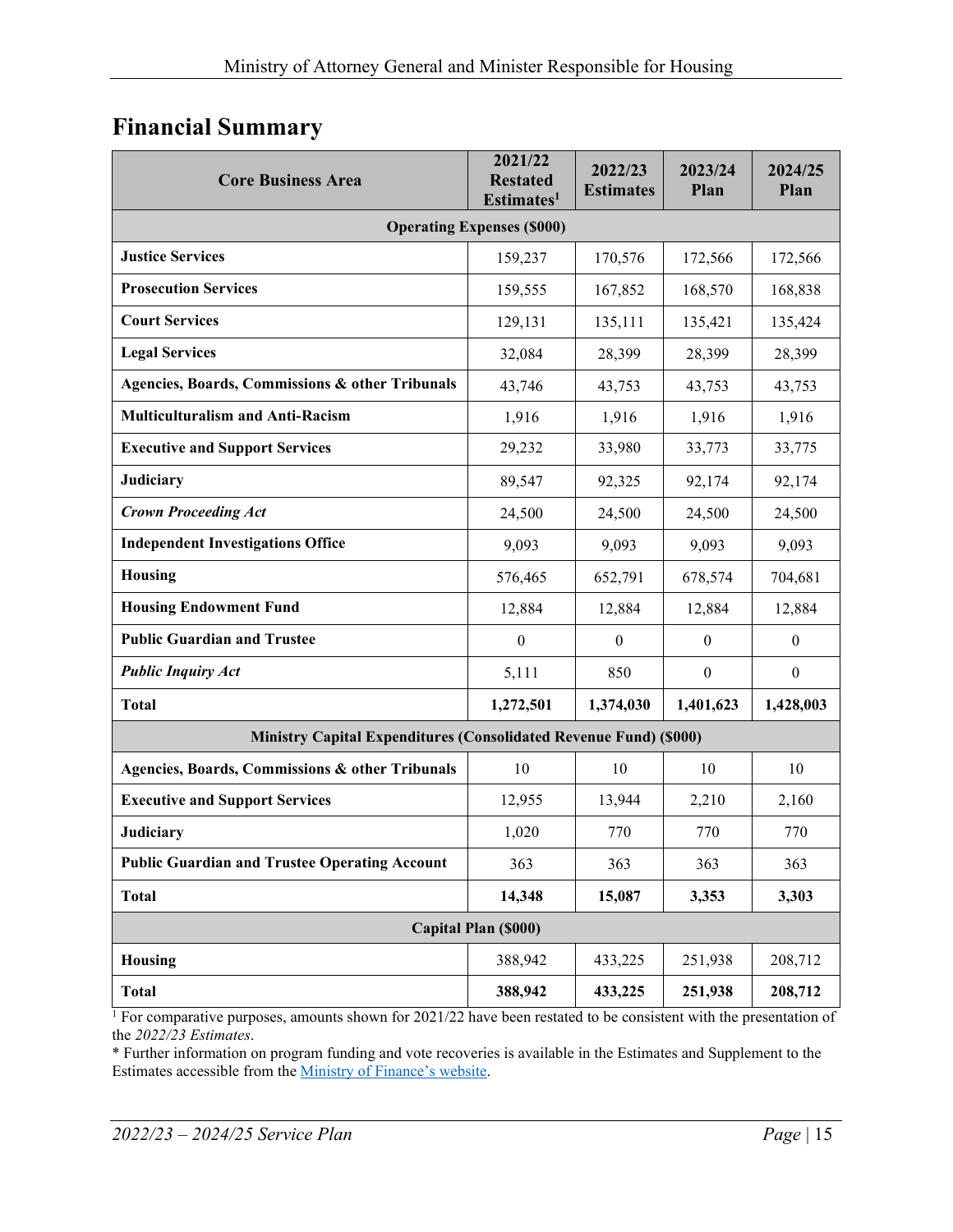#### **Electoral Boundaries Commission**

While the Electoral Boundaries Commission operates independently from the Ministry of Attorney General and Minister Responsible for Housing, their budget vote is the responsibility of the Ministry. Therefore, they are not considered one of the core business areas accountable to the Ministry, but they are included in the Resource Summary of this service plan.

| <b>Core Business Area</b>              | 2021/22<br><b>Restated</b><br>Estimates <sup>1</sup> | 2022/23<br><b>Estimates</b> | 2023/24<br>Plan | 2024/25<br>Plan |  |  |
|----------------------------------------|------------------------------------------------------|-----------------------------|-----------------|-----------------|--|--|
| <b>Operating Expenses (\$000)</b>      |                                                      |                             |                 |                 |  |  |
| <b>Electoral Boundaries Commission</b> | $\theta$                                             | 2.194                       | 147             | 0               |  |  |

<sup>1</sup> For comparative purposes, amounts shown for 2021/22 have been restated to be consistent with the presentation of the *2022/23 Estimates*.

\* Further information on program funding and vote recoveries is available in the Estimates and Supplement to the Estimates accessible from the [Ministry of Finance's website.](https://www2.gov.bc.ca/gov/content/governments/organizational-structure/ministries-organizations/ministries/finance)

#### **Capital Expenditures**

| <b>Major Capital Projects (over \$50 million)</b>                                                                                                                                                                                                                                                                                                                                                                                                                                                                                                                                                                                                                                                                                 | <b>Targeted</b><br>Year of<br>Completion | Project<br><b>Cost to</b><br>Dec 31,<br>$2021$ (\$m) | <b>Estimated</b><br>Cost to<br>Complete<br>(Sm) | Approved<br>Anticipated<br><b>Total Cost</b><br>(Sm) |  |  |  |
|-----------------------------------------------------------------------------------------------------------------------------------------------------------------------------------------------------------------------------------------------------------------------------------------------------------------------------------------------------------------------------------------------------------------------------------------------------------------------------------------------------------------------------------------------------------------------------------------------------------------------------------------------------------------------------------------------------------------------------------|------------------------------------------|------------------------------------------------------|-------------------------------------------------|------------------------------------------------------|--|--|--|
| <b>Stanley New Fountain Hotel</b>                                                                                                                                                                                                                                                                                                                                                                                                                                                                                                                                                                                                                                                                                                 | 2022                                     | 51                                                   | 18                                              | 69                                                   |  |  |  |
| Through the Affordable Rental Housing (ARH) program, this five-storey, 142-unit mixed-use building, located at<br>23-51 W. Cordova Street in Vancouver, is developed under a three-party agreement between the Provincial<br>Rental Housing Corporation, Westbank Corp. and non-profit organization, PHS Community Services Society.<br>This innovative partnership will replace old, poorly functioning buildings with new social and market rental<br>housing in Vancouver's Downtown Eastside. The ARH program establishes housing for people who have a low-<br>to-moderate income but may not be eligible for subsidized housing, providing access to rents equal to, or lower<br>than, average rates in the private-market. |                                          |                                                      |                                                 |                                                      |  |  |  |
| 6585 Sussex Avenue Housing Development                                                                                                                                                                                                                                                                                                                                                                                                                                                                                                                                                                                                                                                                                            | 43<br>32<br>75<br>2022                   |                                                      |                                                 |                                                      |  |  |  |
| Located in the Metrotown neighbourhood of Burnaby, this 14-storey, 125-unit Affordable Rental Housing (ARH)<br>development provides housing for low to moderate income households who may not be eligible for subsidized<br>housing. The ARH program provides access to rents equal to, or lower than, average rates in the private-market.<br>A total of 25 units will be accessible and adaptable for people with disabilities. The project is being developed by<br>6511 Sussex Heights Developments Ltd. (Thind Properties) in partnership with the operator and non-profit                                                                                                                                                   |                                          |                                                      |                                                 |                                                      |  |  |  |

organization, The New Vista Society.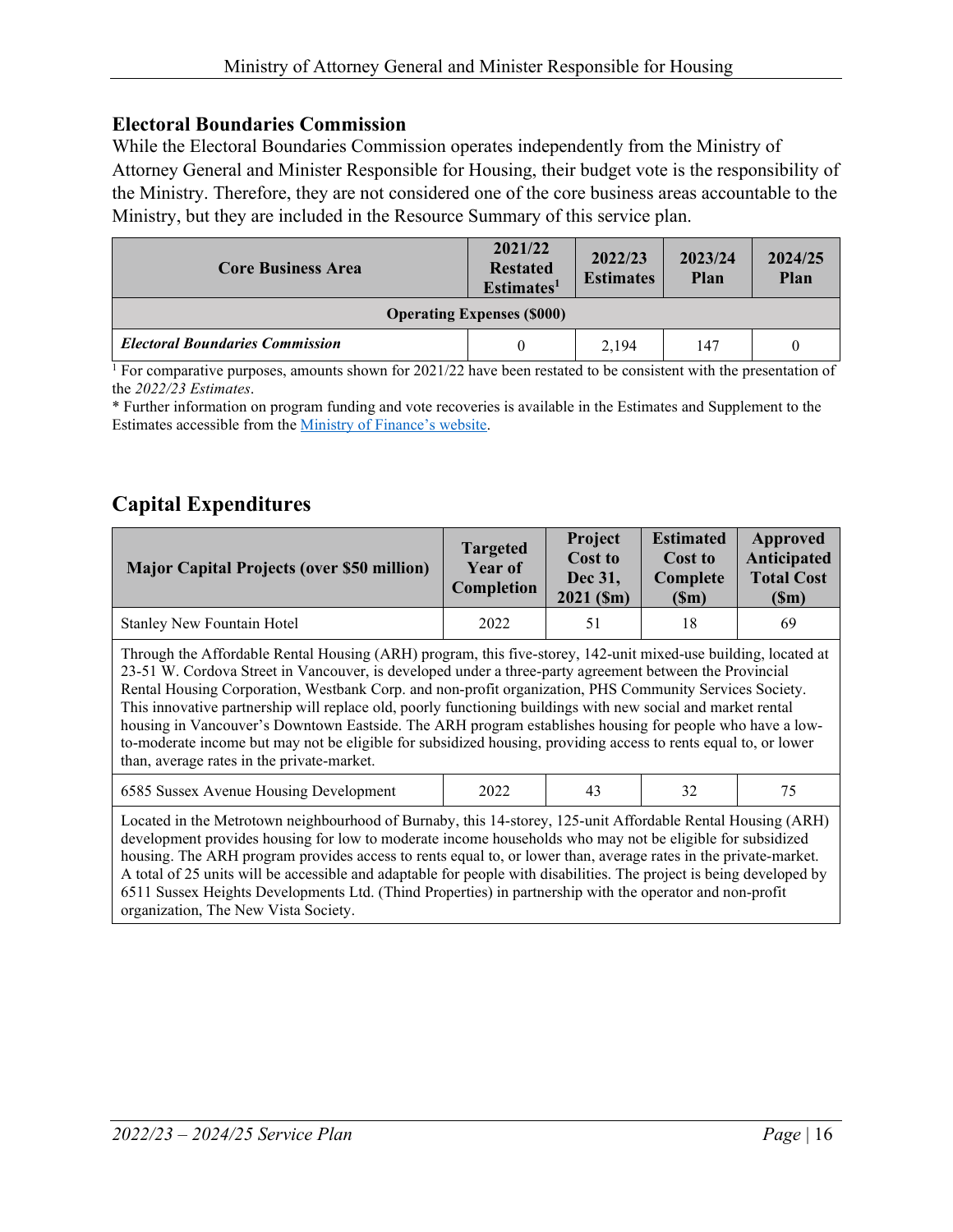| Clark & 1st Avenue Housing Development                                                                                                                                                                                                                                                                                                                                                                                                                                                                                                                                                                                                                                                                                                                                                                                                                                                                                                                                                                                                              | 2024 | 7  | 102 | 109 |  |  |  |  |
|-----------------------------------------------------------------------------------------------------------------------------------------------------------------------------------------------------------------------------------------------------------------------------------------------------------------------------------------------------------------------------------------------------------------------------------------------------------------------------------------------------------------------------------------------------------------------------------------------------------------------------------------------------------------------------------------------------------------------------------------------------------------------------------------------------------------------------------------------------------------------------------------------------------------------------------------------------------------------------------------------------------------------------------------------------|------|----|-----|-----|--|--|--|--|
| This 10-storey, 97-unit, mixed-use, Affordable Rental Housing (ARH) building is being developed by BC<br>Housing Management Commission, in partnership with Vancouver Coastal Health and the City of Vancouver. It<br>will serve low-to moderate-income households, and include a social enterprise space for local residents, focusing<br>on Indigenous healing and wellness through employment and alignment with culturally informed treatment. The<br>ARH program establishes housing for people who may not be eligible for subsidized housing but fall within the<br>low-to-moderate income threshold, providing access to rents equal to, or lower than, average rates in the private-<br>market. The building will be operated by S.U.C.C.E.S.S. Affordable Housing Society. Vancouver Coastal Health<br>will also operate a Withdrawal Management Centre and 20 short-term transitional housing units, with The City of<br>Vancouver operating a Commercial Retail Unit focusing on Indigenous healing and wellness through<br>employment. |      |    |     |     |  |  |  |  |
| 13583 81st Ave Development                                                                                                                                                                                                                                                                                                                                                                                                                                                                                                                                                                                                                                                                                                                                                                                                                                                                                                                                                                                                                          | 2023 | 19 | 31  | 50  |  |  |  |  |
| Habit Housing Society is partnering with BC Housing to develop 100 units of affordable rental housing for<br>families and youth on their site at the corner of 81st Avenue and King George Boulevard in Surrey under the<br>Community Housing Fund and the Affordable Rental Housing program. The development will provide four<br>floors of rental housing and two floors for programs in demand such as youth services, immigrant settlement<br>services, mental health services, parent support services and services for local at-risk groups.                                                                                                                                                                                                                                                                                                                                                                                                                                                                                                  |      |    |     |     |  |  |  |  |
| Crosstown Development                                                                                                                                                                                                                                                                                                                                                                                                                                                                                                                                                                                                                                                                                                                                                                                                                                                                                                                                                                                                                               | 2023 | 7  | 65  | 72  |  |  |  |  |
| Cool Aid Society is redeveloping this site, located at 3020 Douglas Street and 584 Burnside Road East in<br>Victoria, in partnership with the Province, under the Community Housing Fund (CHF) and Supportive Housing<br>Fund (SHF) programs. The project will be a 6-storey mixed-use building with 54 SHF units, 100 CHF units, as<br>well as commercial spaces and a childcare centre that will be supported by funding from the Ministry of Children<br>and Family Development (MCFD). The CHF unit mix includes a number of studio and one-bedroom units which<br>allows for this mixed-use project to provide opportunities for SHF residents to move into independent rental as is<br>desirable and appropriate.                                                                                                                                                                                                                                                                                                                             |      |    |     |     |  |  |  |  |
| 58 W. Hasting Street Development                                                                                                                                                                                                                                                                                                                                                                                                                                                                                                                                                                                                                                                                                                                                                                                                                                                                                                                                                                                                                    | 2024 | 1  | 157 | 158 |  |  |  |  |
| This project is a partnership between BC Housing, the Vancouver Chinatown Foundation (VCF), the City of<br>Vancouver (CoV), Vancouver Coastal Health (VCH), and Canada Mortgage and Housing Corporation<br>(CMHC). The 231-unit mixed-use development will consist of income assistance and affordable rental units<br>plus an integrated health unit and commercial retail space. The site is located on the southwest corner of East<br>Hastings Street and Columbia Street in the Downtown Eastside area of Vancouver, close to transportation,<br>commercial shops , and community facilities. The project addresses housing need for low and moderate-income<br>singles and families in Vancouver's Downtown East Side with a mix of mainly studios, 1-bedroom and 2-<br>bedroom units. The building will be a 10-storey concrete mixed-use development with underground parking.<br>Health services, commercial and office units will be located on the first three floors of the building and the<br>remaining area will be housing units.   |      |    |     |     |  |  |  |  |